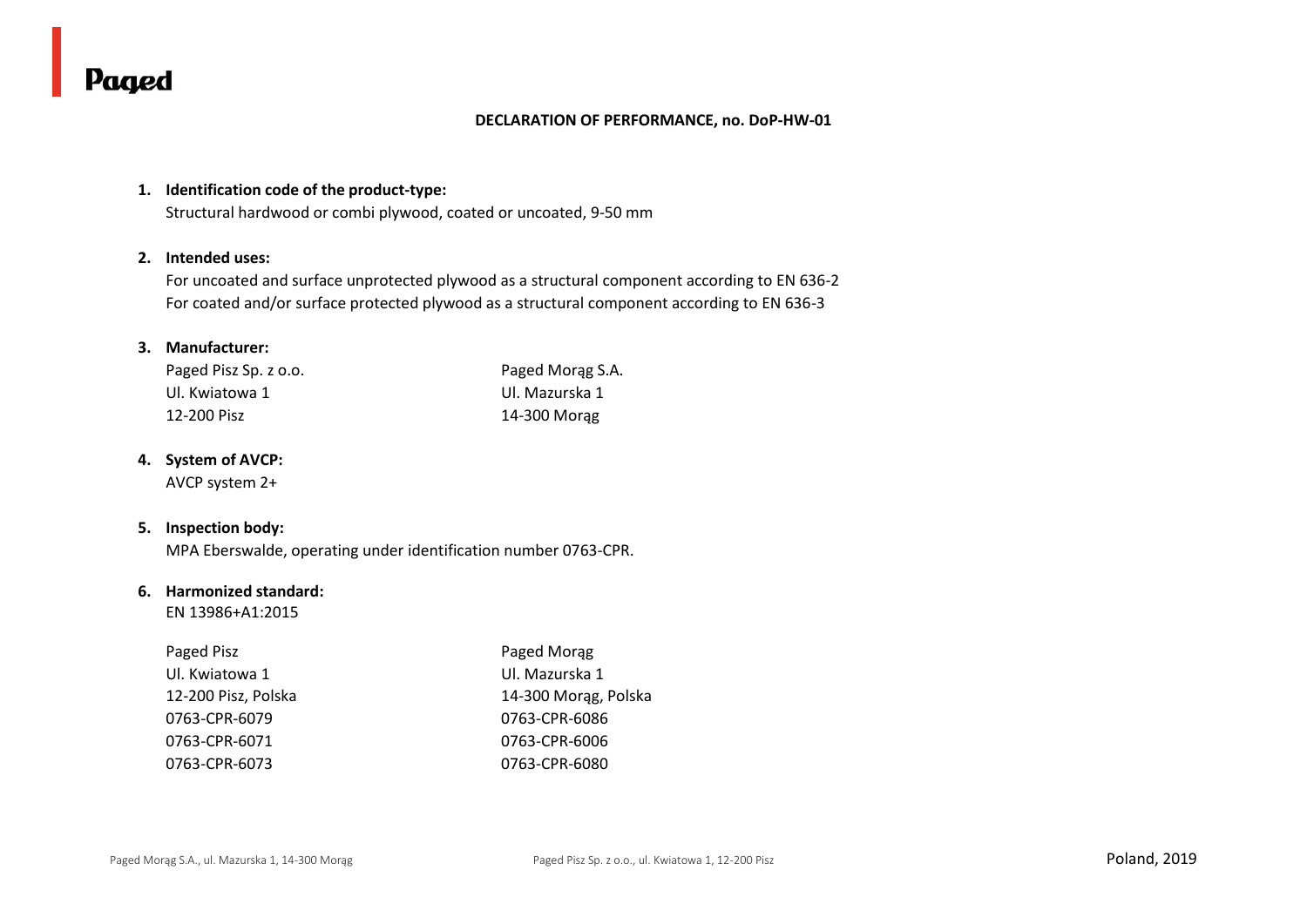## **7. Declared performance:**

|                                             |  | Hardwood plywood                                                                        |                   |                          |                   |                                      |  |  |  |
|---------------------------------------------|--|-----------------------------------------------------------------------------------------|-------------------|--------------------------|-------------------|--------------------------------------|--|--|--|
| Essential                                   |  |                                                                                         | min.              | Performance              |                   |                                      |  |  |  |
| characteristics                             |  | End use condition                                                                       | thickness<br>(mm) | Class<br>(ex. floorings) | Class (floorings) |                                      |  |  |  |
|                                             |  | without an air gap behind the wood-<br>based panel                                      | 9                 | D-s2, d0                 | $D_{fl}$ -s1      |                                      |  |  |  |
| <b>Reaction to fire</b>                     |  | with a closed or an open air gap not<br>more than 22 mm behind the wood-<br>based panel | 9                 | $D-S2, d2$               |                   |                                      |  |  |  |
|                                             |  | with a closed air gap behind the<br>wood-based panel                                    | 15                | $D-S2, d1$               | $D_{fl}$ -s1      |                                      |  |  |  |
|                                             |  | with an open air gap behind the<br>wood-based panel                                     | 18                | D-s2, d0                 | $D_{fl}$ -s1      |                                      |  |  |  |
|                                             |  | any                                                                                     | $\overline{3}$    | E                        | Efi               |                                      |  |  |  |
| <b>Essential characteristics</b>            |  |                                                                                         | Performance       |                          |                   |                                      |  |  |  |
| Water vapour permeability                   |  | Wet cup $\mu$ - 90<br>Dry cup µ - 220                                                   |                   |                          |                   |                                      |  |  |  |
| Release of formaldehyde                     |  | Class 1/2 E1                                                                            |                   |                          |                   |                                      |  |  |  |
| Content of<br>pentachlorophenol (PCP)       |  | None                                                                                    |                   |                          |                   |                                      |  |  |  |
| Airborne sound insulation                   |  |                                                                                         | <b>NPD</b>        |                          |                   | Harmonized standard EN 13986+A1:2015 |  |  |  |
|                                             |  | Range<br>α                                                                              |                   |                          |                   |                                      |  |  |  |
| Sound absorption $\alpha$                   |  | 250-500 Hz                                                                              |                   | 0,10                     |                   |                                      |  |  |  |
| Thermal conductivity<br>$\lambda$ (W/(mxK)) |  | 1000-2000 Hz                                                                            | 0,30<br>0,17      |                          |                   |                                      |  |  |  |
| <b>Bonding quality</b>                      |  | Class 3                                                                                 |                   |                          |                   |                                      |  |  |  |
| <b>Biological durability</b>                |  | Uncoated or coated and unprotected<br>Use class 2                                       |                   |                          |                   |                                      |  |  |  |
|                                             |  | Coated with protected edges<br>Use class 3                                              |                   |                          |                   |                                      |  |  |  |
| <b>Embedment strength</b>                   |  | <b>NPD</b>                                                                              |                   |                          |                   |                                      |  |  |  |
| Air permeability                            |  | <b>NPD</b>                                                                              |                   |                          |                   |                                      |  |  |  |
| Racking resistance                          |  | <b>NPD</b>                                                                              |                   |                          |                   |                                      |  |  |  |
| Density range (kg/m <sup>3</sup> )          |  | 640-760                                                                                 |                   |                          |                   |                                      |  |  |  |

| <b>Nominal thickness</b>                                                        | 9           | 12                | 15   | 18 | 21   | 24         | 27 | 30 | 35   | 40 | 45 | 50 |                                      |
|---------------------------------------------------------------------------------|-------------|-------------------|------|----|------|------------|----|----|------|----|----|----|--------------------------------------|
| Essential<br>characteristics                                                    | Performance |                   |      |    |      |            |    |    |      |    |    |    |                                      |
| F class in bending<br>strength acc.<br>EN 636                                   |             |                   |      |    |      |            |    |    |      |    |    |    |                                      |
| f                                                                               |             | F40<br>F35<br>F40 |      |    |      |            |    |    |      |    |    |    |                                      |
| $f \perp$                                                                       |             | F35               |      |    | F30  |            |    |    | F30  |    |    |    |                                      |
| Characteristic value of<br>bending strength acc.<br>EN 310 (N/mm <sup>2</sup> ) |             |                   |      |    |      |            |    |    |      |    |    |    |                                      |
| fm $\parallel$                                                                  |             | 60                |      |    | 52   |            |    |    | 60   |    |    |    |                                      |
| fm $\perp$                                                                      |             | 52                |      |    | 45   |            |    |    | 45   |    |    |    |                                      |
| Characteristic<br>compression strength                                          |             |                   |      |    |      | <b>NPD</b> |    |    |      |    |    |    |                                      |
| Characteristic tension<br>strength                                              |             |                   |      |    |      | <b>NPD</b> |    |    |      |    |    |    |                                      |
| E class in bending<br>MOE acc.<br><b>EN 636</b>                                 |             |                   |      |    |      |            |    |    |      |    |    |    | Harmonized standard EN 13986+A1:2015 |
| E                                                                               | E80         | E80               | E80  |    | E70  |            |    |    | E70  |    |    |    |                                      |
| EΙ                                                                              | E50         | E60               | E70  |    | E60  |            |    |    | E50  |    |    |    |                                      |
| Mean value in<br>bending MOE acc.<br>EN 310 (N/mm <sup>2</sup> )                |             |                   |      |    |      |            |    |    |      |    |    |    |                                      |
| Em                                                                              | 7200        | 7200              | 7200 |    | 6300 |            |    |    | 6300 |    |    |    |                                      |
| $Em\perp$                                                                       | 4500        | 5400              | 6300 |    | 5400 |            |    |    | 4500 |    |    |    |                                      |
| Mean MOE in<br>compression and<br>tension                                       |             |                   |      |    |      | <b>NPD</b> |    |    |      |    |    |    |                                      |
| Char. Panel shear                                                               |             |                   |      |    |      | <b>NPD</b> |    |    |      |    |    |    |                                      |
| Char. Planar shear                                                              |             |                   |      |    |      | <b>NPD</b> |    |    |      |    |    |    |                                      |
| Mean MOR in panel<br>shear                                                      |             |                   |      |    |      | <b>NPD</b> |    |    |      |    |    |    |                                      |
| Mean MOR in planar<br>shear                                                     |             |                   |      |    |      | <b>NPD</b> |    |    |      |    |    |    |                                      |
| <b>Strength and stiffness</b><br>under point load                               |             |                   |      |    |      | <b>NPD</b> |    |    |      |    |    |    |                                      |
| Impact resistance                                                               |             |                   |      |    |      | <b>NPD</b> |    |    |      |    |    |    |                                      |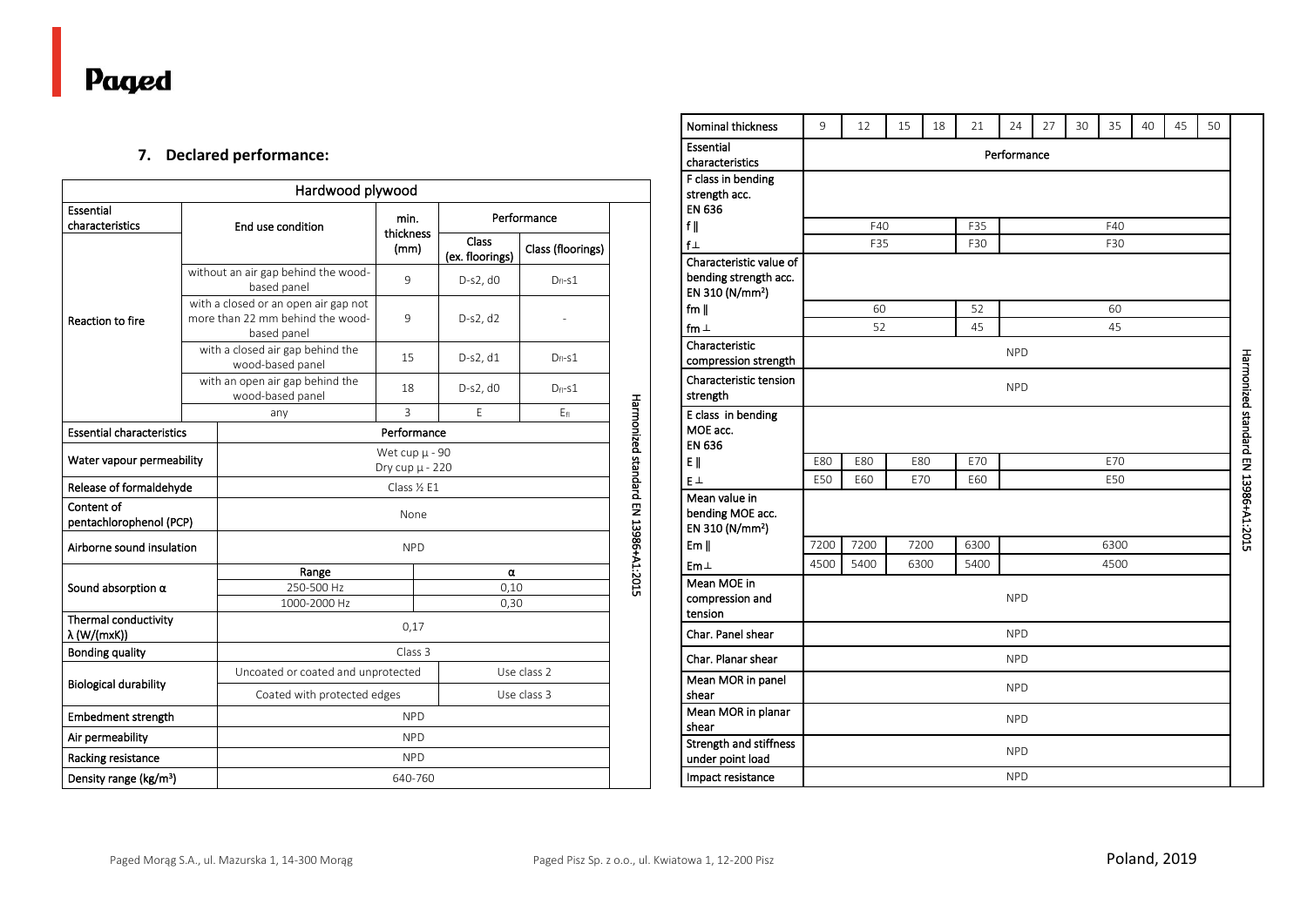|                                       | Combi plywood                                                                           |                                       |                 |                   |  |  |  |  |
|---------------------------------------|-----------------------------------------------------------------------------------------|---------------------------------------|-----------------|-------------------|--|--|--|--|
| Essential                             |                                                                                         | min.                                  | Performance     |                   |  |  |  |  |
| characteristics                       | End use condition                                                                       | thickness                             | Class           |                   |  |  |  |  |
|                                       |                                                                                         | (mm)                                  | (ex. floorings) | Class (floorings) |  |  |  |  |
|                                       | without an air gap behind the wood-<br>based panel                                      | 9                                     | D-s2, d0        | $D_{fl}$ -s1      |  |  |  |  |
| Reaction to fire                      | with a closed or an open air gap not<br>more than 22 mm behind the wood-<br>based panel | 9                                     | D-s2, d2        |                   |  |  |  |  |
|                                       | with a closed air gap behind the<br>wood-based panel                                    | 15                                    | $D-S2, d1$      | $D_{fl}$ -s1      |  |  |  |  |
|                                       | with an open air gap behind the<br>wood-based panel                                     | 18                                    | D-s2, d0        | $D_{fl}$ -s1      |  |  |  |  |
|                                       | any                                                                                     | $\overline{3}$<br>F                   |                 |                   |  |  |  |  |
| <b>Essential characteristics</b>      | Performance                                                                             |                                       |                 |                   |  |  |  |  |
| Water vapour permeability             |                                                                                         | Wet cup $\mu$ - 90<br>Dry cup µ - 220 |                 |                   |  |  |  |  |
| Release of formaldehyde               | Class 1/2 E1                                                                            |                                       |                 |                   |  |  |  |  |
| Content of<br>pentachlorophenol (PCP) | None                                                                                    |                                       |                 |                   |  |  |  |  |
| Airborne sound insulation             |                                                                                         | <b>NPD</b>                            |                 |                   |  |  |  |  |
|                                       | Range                                                                                   |                                       | α               |                   |  |  |  |  |
| Sound absorption $\alpha$             | 250-500 Hz                                                                              | 0,10                                  |                 |                   |  |  |  |  |
| Thermal conductivity                  | 1000-2000 Hz<br>0,30                                                                    |                                       |                 |                   |  |  |  |  |
| λ (W/(mxK))                           |                                                                                         | 0,17                                  |                 |                   |  |  |  |  |
| <b>Bonding quality</b>                |                                                                                         | Class <sub>3</sub>                    |                 |                   |  |  |  |  |
|                                       | Uncoated or coated and unprotected<br>Use class 2                                       |                                       |                 |                   |  |  |  |  |
| <b>Biological durability</b>          | Use class 3<br>Coated with protected edges                                              |                                       |                 |                   |  |  |  |  |
| <b>Embedment strength</b>             | <b>NPD</b>                                                                              |                                       |                 |                   |  |  |  |  |
| Air permeability                      | <b>NPD</b>                                                                              |                                       |                 |                   |  |  |  |  |
| Racking resistance                    | <b>NPD</b>                                                                              |                                       |                 |                   |  |  |  |  |
| Density range (kg/m3)                 | 580-700                                                                                 |                                       |                 |                   |  |  |  |  |

| Nominal thickness                                                  | 9           | 12                | 15   | 18 | 21   | 24         | 27 | 30 | 35   | 40 | 45 | 50 |                                      |
|--------------------------------------------------------------------|-------------|-------------------|------|----|------|------------|----|----|------|----|----|----|--------------------------------------|
| Essential<br>characteristics                                       | Performance |                   |      |    |      |            |    |    |      |    |    |    |                                      |
| F class in bending<br>strength acc.<br><b>EN 636</b>               |             |                   |      |    |      |            |    |    |      |    |    |    |                                      |
| fl                                                                 |             | F40<br>F35<br>F40 |      |    |      |            |    |    |      |    |    |    |                                      |
| $f \perp$                                                          |             | F35               |      |    | F30  |            |    |    | F30  |    |    |    |                                      |
| Characteristic value of<br>bending strength acc.<br>EN 636 (N/mm2) |             |                   |      |    |      |            |    |    |      |    |    |    |                                      |
| fm $\parallel$                                                     |             | 60                |      |    | 52   |            |    |    | 60   |    |    |    |                                      |
| fm $\perp$                                                         |             | 52                |      |    | 45   |            |    |    | 45   |    |    |    |                                      |
| Characteristic<br>compression strength                             |             |                   |      |    |      | <b>NPD</b> |    |    |      |    |    |    |                                      |
| Characteristic tension<br>strength                                 |             | <b>NPD</b>        |      |    |      |            |    |    |      |    |    |    |                                      |
| E class in bending<br>MOE acc.<br><b>EN 636</b>                    |             |                   |      |    |      |            |    |    |      |    |    |    | Harmonized standard EN 13986+A1:2015 |
| E                                                                  | E80         | E90               | E80  |    | E70  |            |    |    | E70  |    |    |    |                                      |
| EΞ                                                                 | E50         | E70               | E70  |    | E60  |            |    |    | E60  |    |    |    |                                      |
| Mean value in<br>bending MOE acc.<br>EN 636 (N/mm2)                |             |                   |      |    |      |            |    |    |      |    |    |    |                                      |
| Em                                                                 | 7200        | 8100              | 7200 |    | 6300 |            |    |    | 6300 |    |    |    |                                      |
| $Em\perp$                                                          | 4500        | 6300              | 6300 |    | 5400 |            |    |    | 5400 |    |    |    |                                      |
| Mean MOE in<br>compression and<br>tension                          |             |                   |      |    |      | <b>NPD</b> |    |    |      |    |    |    |                                      |
| Char. Panel shear                                                  |             |                   |      |    |      | <b>NPD</b> |    |    |      |    |    |    |                                      |
| Char. Planar shear                                                 |             |                   |      |    |      | <b>NPD</b> |    |    |      |    |    |    |                                      |
| Mean MOR in panel<br>shear                                         | <b>NPD</b>  |                   |      |    |      |            |    |    |      |    |    |    |                                      |
| Mean MOR in planar<br>shear                                        |             |                   |      |    |      | <b>NPD</b> |    |    |      |    |    |    |                                      |
| Strength and stiffness<br>under point load                         |             |                   |      |    |      | <b>NPD</b> |    |    |      |    |    |    |                                      |
| Impact resistance                                                  |             |                   |      |    |      | <b>NPD</b> |    |    |      |    |    |    |                                      |